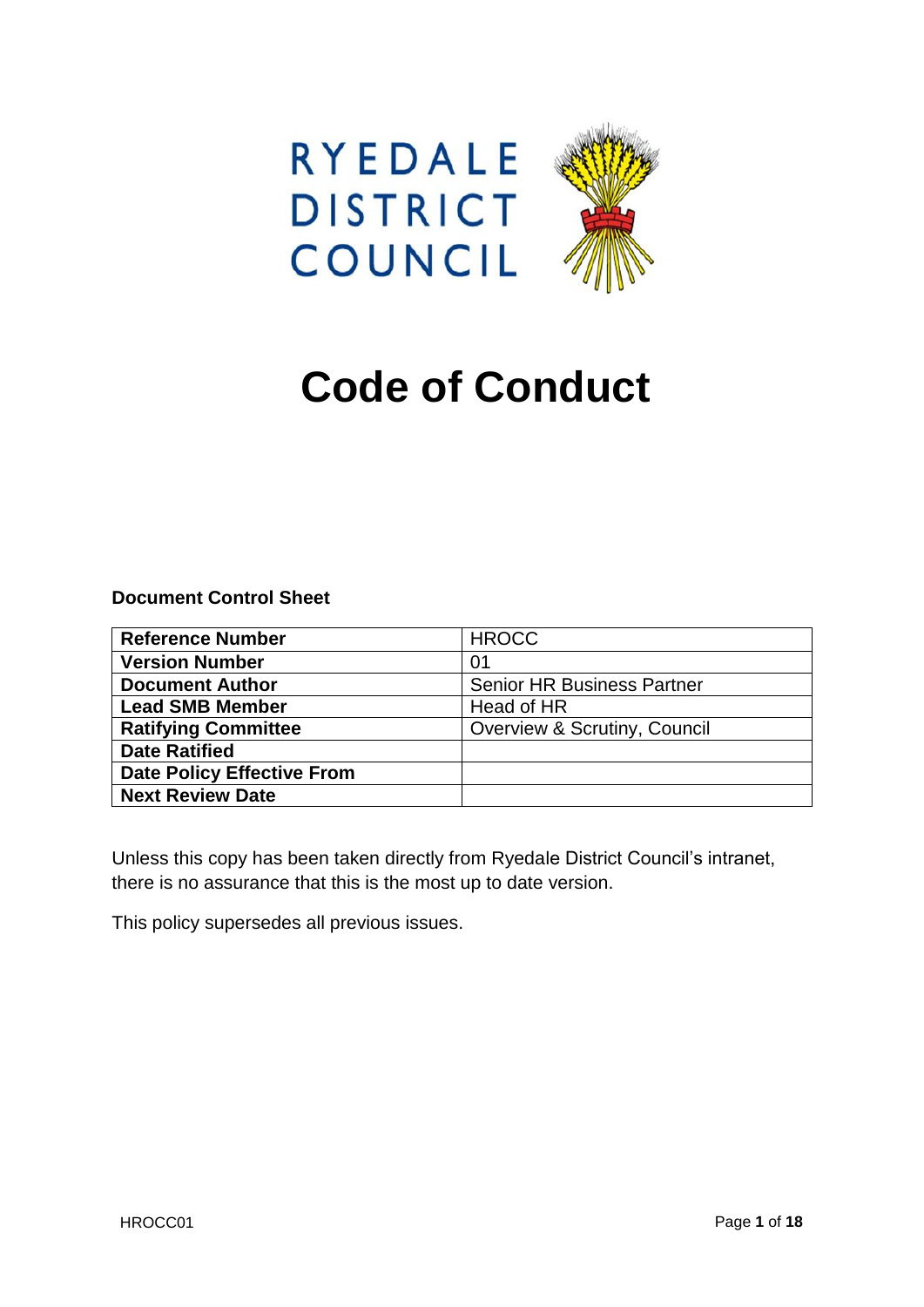## **Table of Contents**

| <b>Section</b>   | <b>Title</b>                                                    | Page           |
|------------------|-----------------------------------------------------------------|----------------|
| 1                | <b>Purpose and Scope</b>                                        | 3              |
| $\overline{2}$   | <b>Core Principles</b>                                          | $\overline{3}$ |
| $\overline{3}$   | <b>Core Standards</b>                                           | $\overline{4}$ |
| 3.1              | <b>Gifts and Hospitality</b>                                    | 4              |
| 3.2              | Sponsorship – Giving and receiving                              | $\overline{5}$ |
| 3.3              | <b>Use of Financial Resources</b>                               | $\overline{5}$ |
| 3.4              | <b>Use of Council Facilities</b>                                | 5              |
| 3.5              | <b>Intellectual Property</b>                                    | $\overline{5}$ |
| 3.6              | <b>Political Neutrality</b>                                     | 6              |
| 3.7              | <b>Other Employment and External Activities</b>                 | 6              |
| 3.8              | <b>Personal Interests including Financial and Non-Financial</b> | $\overline{7}$ |
|                  | <b>Interests</b>                                                |                |
| 3.9              | Relationships                                                   | $\overline{7}$ |
| 3.10             | <b>Employee Concerns and Members</b>                            | 8              |
| 3.11             | <b>Disclosure of Information</b>                                | 8              |
| 3.12             | <b>Compliance with the Code</b>                                 | 9              |
| 3.13             | <b>Social Media</b>                                             | 9              |
| 3.14             | <b>Contact with the Press and Media</b>                         | 10             |
| 3.15             | <b>Smoking/Smoking Cessation</b>                                | 10             |
| 3.16             | <b>Drugs and Alcohol</b>                                        | 10             |
| 3.17             | Safeguarding                                                    | 11             |
| 3.18             | Police Investigations, Allegations, Convictions or Cautions     | 11             |
| $\overline{4}$   | Policies, Regulations and Standards Relevant to Specific        | 11             |
|                  | <b>Services</b>                                                 |                |
| APP A            | <b>Gifts and Hospitality</b>                                    | 12             |
| <b>APP B</b>     | <b>OCC1: Report of Offer of Gift</b>                            | 13             |
| APP <sub>C</sub> | <b>OCC2: Notification of Outside Employment/Volunteering</b>    | 14             |
| <b>APP D</b>     | <b>OCC3: Declaration of Interests</b>                           | 15             |
| APP <sub>E</sub> | OCC4: Notice Under Section 117 Local Government Act 1972        | 16             |
|                  | <b>Pecuniary Interest in Contract or Proposed Contract</b>      |                |
| APP <sub>F</sub> | <b>OCC5: Register of Interests</b>                              | 17             |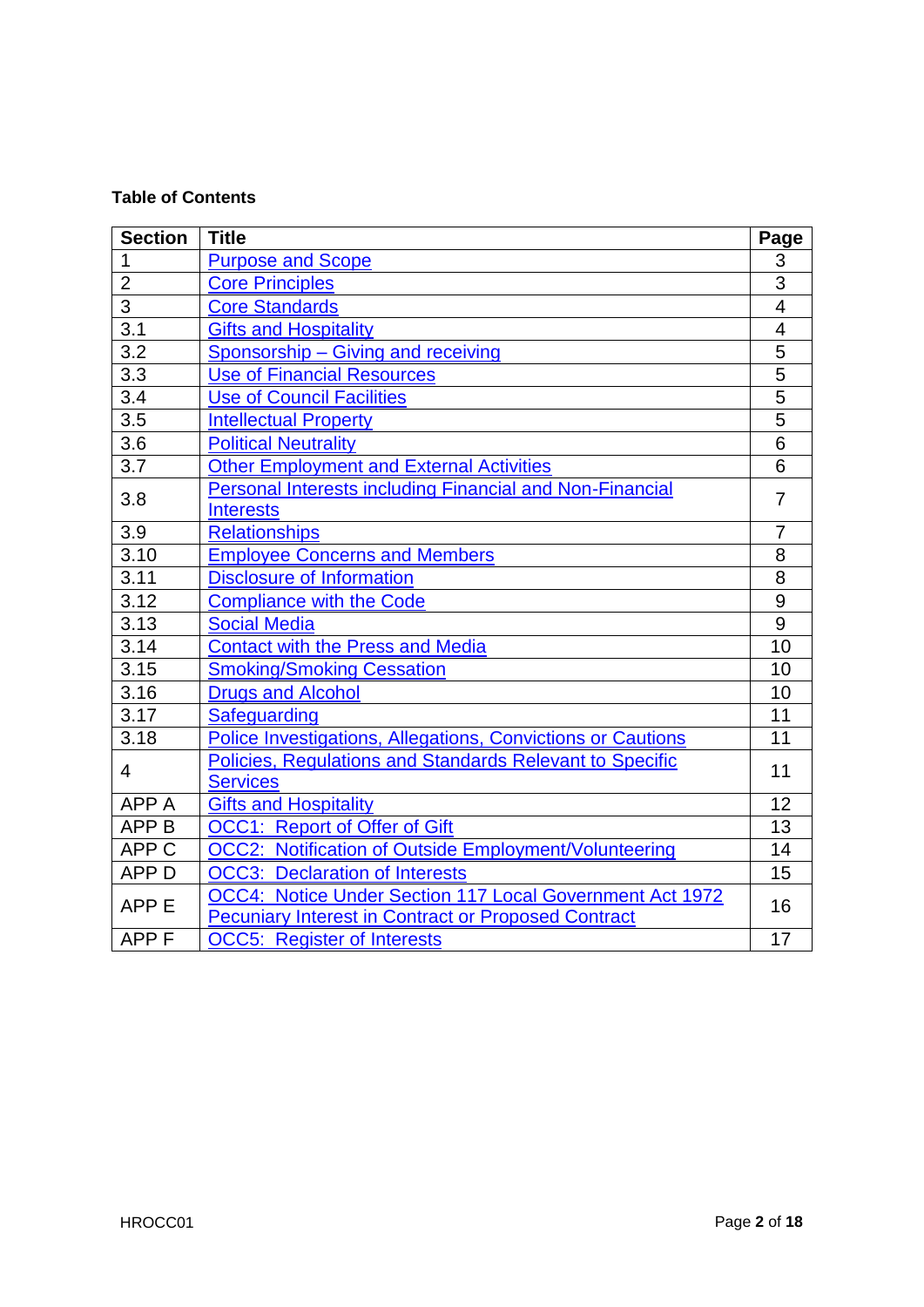## **1. Purpose and Scope**

- 1.1. The purpose of the Officer Code of Conduct:
	- Ensure all employees of Ryedale District Council are aware of what is expected of them and that we do everything possible to uphold the highest possible standards of conduct at all times.
	- The public, partner organisations and Elected Members are entitled to expect the highest standards of conduct from all employees who work for Ryedale District Council.
	- This policy applies to all employees of Ryedale District Council.
- 1.2. Disregarding this code will, in certain circumstances, result in potential disciplinary action being taken. The code will be taken into consideration when measuring against conduct.

## **2. Core Principles**

- 2.1. The core principles at Ryedale District Council underpin all work that is carried out. All work and behaviour, in any capacity, is expected to be carried out in accordance with these principles and in conjunction with the behaviours framework.
- 2.2. The Core Principles are:
	- **Selflessness -** Employees should take decisions solely in the terms of the public interest. They should not do so nor use their position in order to gain financial or other material benefits for themselves, their family or their friends.
	- **Integrity -** Employees should not place themselves under any financial or other obligations to outside individuals or organisations that might influence them in the performance of their official duties.
	- **Objectivity -** In carrying out public business, including making public appointments, awarding contracts or recommending individuals for rewards and benefits, employees should make decisions on merit.
	- **Accountability -** Employees are accountable for their decisions and actions to the public and must submit themselves to whatever scrutiny is appropriate to their office.
	- **Openness -** Employees should be as open as possible about all decisions and actions they take. They should give reasons for their decisions and restrict information only when the wider public interest clearly demands it.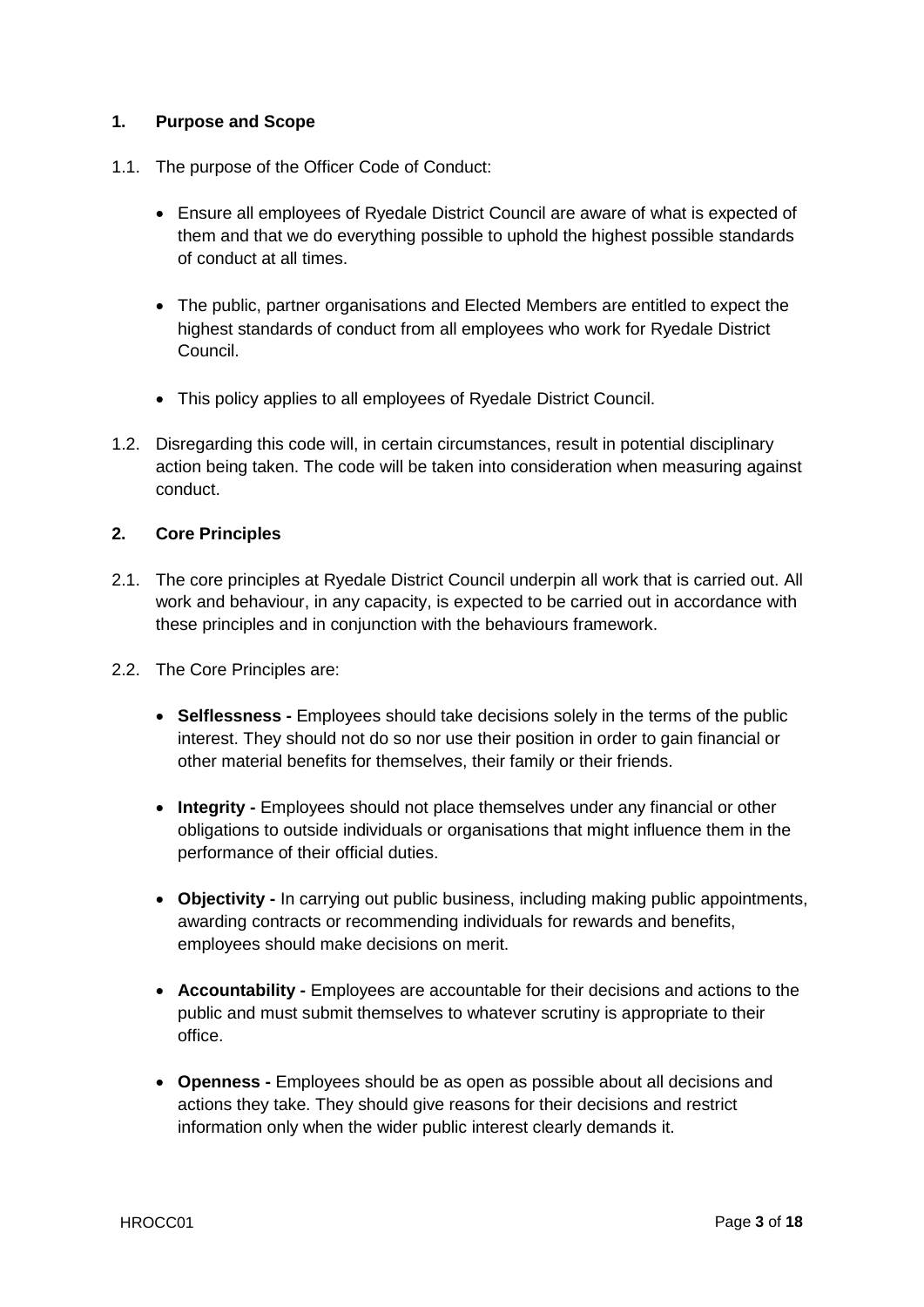- **Honesty -** Employees have a duty to declare any private interests relating to their public duties and to take steps to resolve any conflicts arising in a way that protects the public interest.
- **Respect for Others -** Employees must treat other people with respect and not discriminate unlawfully or unfairly against any person. They must treat Councillors and other co-opted Members of the authority professionally.
- **Trust -** Employees must, at all times, act in accordance with the trust that the public is entitled to place on them. Employees must use any public money or service users' money entrusted to or handled by them, in a responsible and lawful manner and not make personal use of the Council resources unless properly authorised to do so.
- **Leadership -** Employees should promote and support these principles by leadership and example.

## **3. Core Standards**

All employees are expected to give the highest possible standard of service to the public. It is the duty of each employee to report to the appropriate manager any breach of Policy or concern that the Policy is being breached. These core principles link in to those identified in the People and Culture plan.

## **3.1. Gifts and Hospitality**

- 3.1.1 Employees may from time to time, in the course of their work, encounter situations where individuals or organisations may offer gifts or hospitality. Casual low value gifts offered to employees by contractors, organisations, firms or individuals such as calendars, diaries, mouse mats, pens and other small gifts need not be declared. These should be received on a single occasion only and repeated offers should be declined.
- 3.1.2 If you are presented with a gift or offer of hospitality you must seek authorisation in advance, where possible, from your Line Manager or next most appropriate Senior Manager who will record every request on the relevant form.
- 3.1.3 All gifts and hospitality, whether accepted or refused, should be reported to your Line Manager, Service Lead or above and recorded on an OCC1 Form (Appendix B).
- 3.1.4 It is a serious criminal offence to corruptly receive or give any gift, loan, fee, reward or advantage for doing or not doing anything or showing favour or disfavour to any person in their official capacity. If an allegation is made it is for the employee to demonstrate that any such rewards have not been corruptly obtained.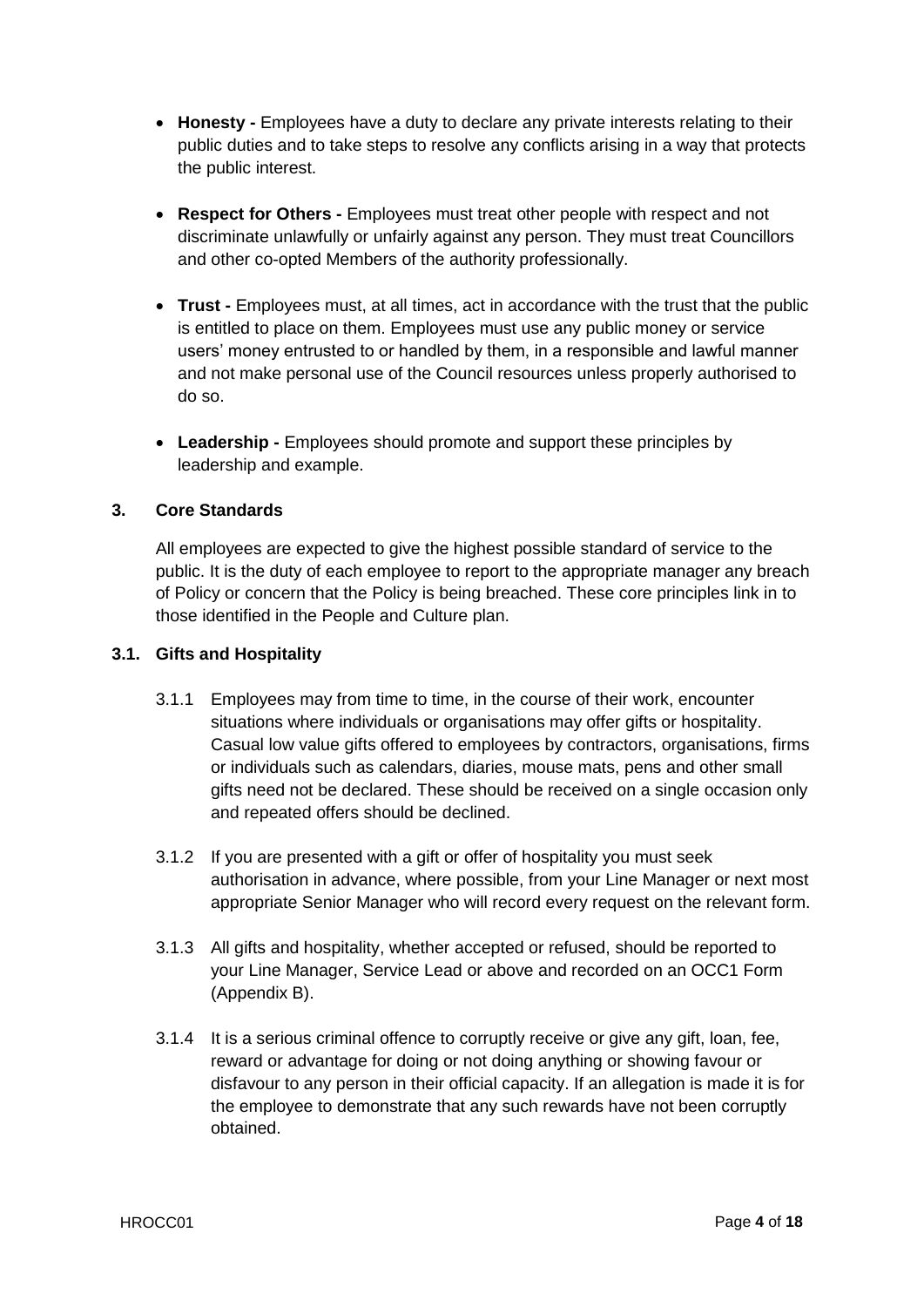3.1.5 All employees should refer to **Appendix A** when deciding whether or not it is appropriate to accept a gift. If in doubt, seek advice from your Line Manager.

## **3.2 Sponsorship – Giving and Receiving**

- 3.2.1. If an organisation wants to sponsor a local government activity, whether by invitation, tender, negotiation or voluntarily, the guidelines as stated in 3.1 apply. Particular care and consideration must be taken when dealing with contractors or potential contractors.
- 3.2.2 If the council sponsors an event or service, no employee must directly benefit from the sponsorship without full disclosure to the relevant Senior Manager/Chief Executive. If the Council give support, by any means, in the community, all advice must be impartial and there must be no conflict of interest.
- 3.2.3 All disclosures must be completed on an OCC3 Form (Appendix D) and given to the relevant Senior Manager/Chief Executive.

## **3.3 Use of Financial Resources**

- 3.3.1 All employees must ensure that public funds are used in a responsible and lawful manner at all times. Employees must strive to ensure value for money to the local community to avoid the risk of legal challenge to the Council.
- 3.3.2 Employees must follow Standing Orders, Financial Regulations and operating procedures and advise management where they consider changes can be made to increase value for money.

## **3.4 Use of Council Facilities**

- 3.4.1 Access to organisational equipment, such as computers, laptops, mobile phones, works vehicles etc. is provided for work purposes and use of this should be respected and not abused.
- 3.4.2 If you have access to computer information at work you will also be issued instructions about computer security and proper use of the computer. It is each individual's responsibility to care of your computer password which should not be shared, and any materials you are using, 'lock' your computer if you are going to leave your terminal unattended, and dispose carefully of any unwanted documents using the paper waste or confidential waste as appropriate.
- 3.4.3 Further details are available in the ICT Policy.

## **3.5 Intellectual Property**

3.5.1 Intellectual property means product of the mind, for example inventions, designs, trade-marks, creative writings, programs and drawings, and in this instance is in relation to any such product produced as a direct result of your employment with the organisation and during the course of your employment. (Referred to in short as 'inventions'). It will normally be the case that the ownership of all 'inventions' and the copyright of all written material created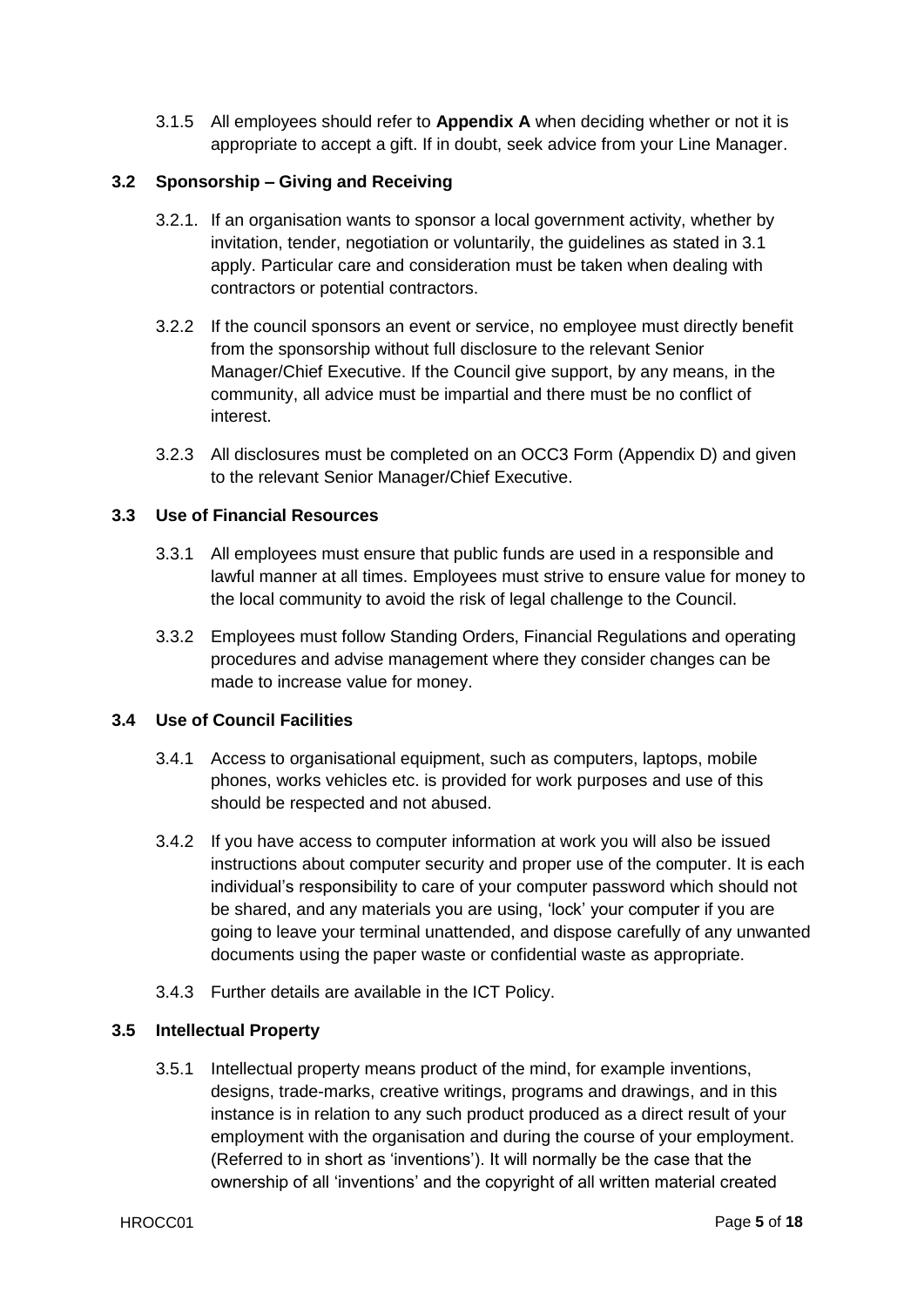during work for the Council, belong to the Council. If in any doubt employees must seek further guidance from Legal Services.

### **3.6 Political Neutrality**

- 3.6.1 Local Government Officers involved in advising elected members of their authority should be seen to observe a policy of political neutrality. All employees must follow the Officer Code and also must be politically neutral at all times.
- 3.6.2 A list of all politically restricted posts can be obtained from the corporate governance department.
- 3.6.3 Employees, whether or not holding politically restricted posts, must follow every lawful expressed policy of Ryedale District Council and must not allow their own personal or political opinions to interfere with their work.
- 3.6.4 Employees should familiarise themselves with the Protocol for Member and Officer Relations which can be found on the intranet.

#### **3.7 Other Employment & External Activities**

- 3.7.1 Employees must not undertake any type of private work which conflicts with the Council's interests or prevents any employee from fulfilling the terms of their employment contract. All employees must declare an interest where a conflict may arise.
- 3.7.2 All employees of Ryedale District Council must notify their Line Manager, Service Lead or above before undertaking any additional work, paid or unpaid. This must be documented on an OCC2 Form (Appendix C).
- 3.7.3 Employees must not:
	- Do private work during working hours, on Council premises or use Council equipment.
	- Undertake any private work which prevents them from carrying out their duties with the Council or including any requirements to do contractual overtime.
	- Undertake private work for any person, firm or company if it will involve the Council.
	- Prepare or assist with any applications, for example planning or building, in any private capacity if you deal with these normally.
	- Access Council services, unless you declare your employment in writing and submit via your Line Manager.
	- Undertake private work for any person, firm or company who have a contractual relationship with or who are commissioned by the Council for any type of work, unless they have written permission from their Head of Service to do so and there is no conflict of interest.
	- Undertake private work for another employee responsible for supervising you or whom you supervise, or for an elected member of the Council, unless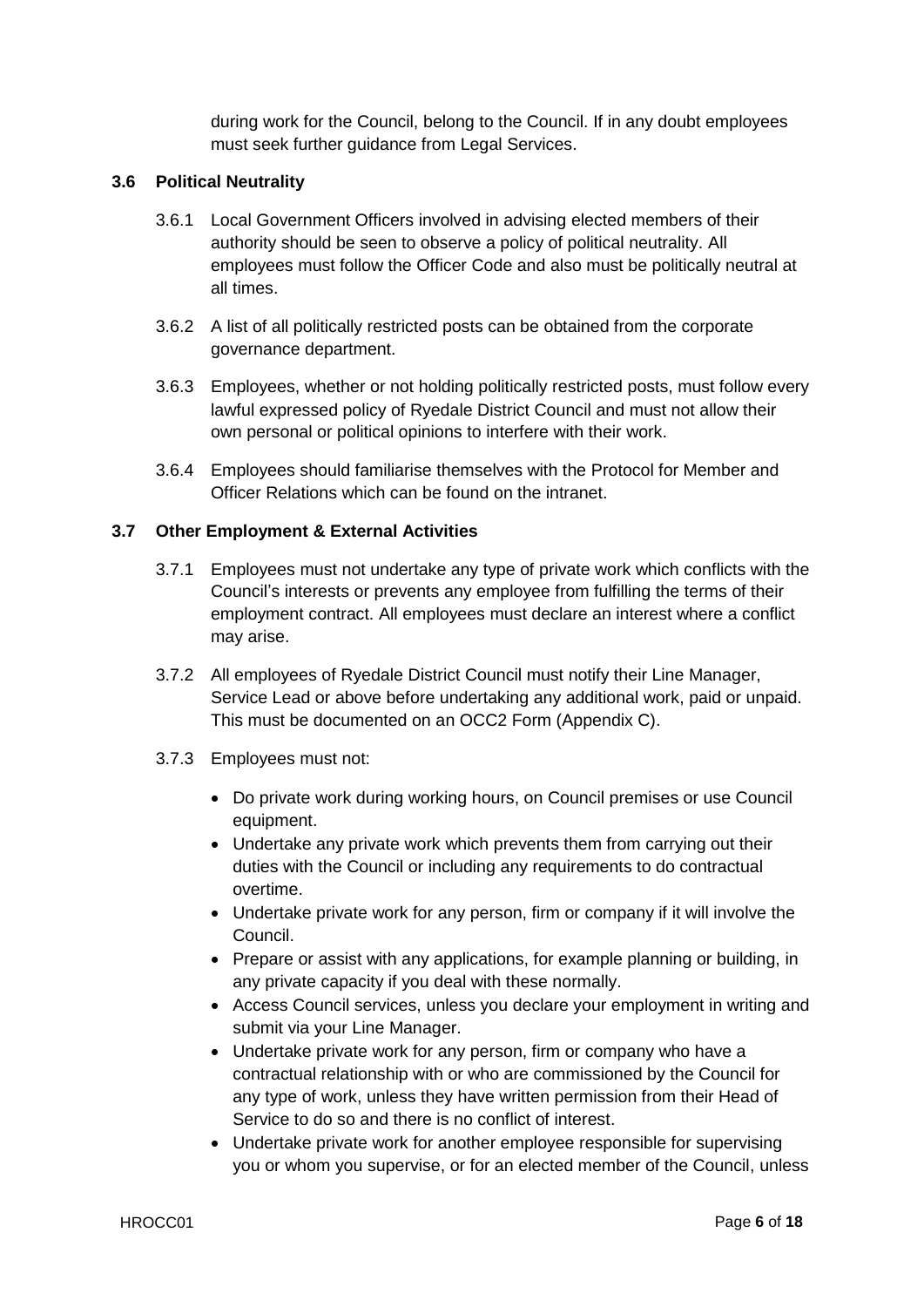they have written permission from their Head of Service to do so and there is no conflict of interest.

3.7.4 You should ensure you understand and comply with both Working Time Regulations and Health and Safety regulations before considering other employment. Any member of staff working more than 48 hours per week across more than one job (whether within or outside of Ryedale District Council) will need to ensure they have agreed to this by signing an 'opt out' form. Any such queries should be discussed with Human Resources.

## **3.8 Personal Interests including Financial and Non-Financial Interests**

- 3.8.1 Employees must declare in writing, initially to their immediate Line Manager or appropriate Senior Manager:
	- Any financial or non-financial interests that they consider could bring about conflict with the Council's interests, e.g. being involved in an official capacity with an outside organisation.
	- Any financial interest which could conflict with the Council's interests, e.g. work for which a fee is received.
	- Employees must declare membership of any secret societies. The definition of "secret society" is as follows:

"Any Lodge, Chapter, Society, Trust or regular gathering or meeting which:

- o Is not open to members of the public who are not members
- $\circ$  Includes in the granting of membership a requirement of the member to make a commitment (whether by oath or otherwise) of allegiance.
- o Includes, whether initially or subsequently, a commitment (whether by oath or otherwise) of secrecy in regard to rules, membership or conduct."
- 3.8.2 In the case of a Senior Manager (Grade12 or above), such a declaration must be made to the Chief Executive.
- 3.8.3 Where employees have declared an interest in regard to section 3.8.1 the detail will be kept in a register by the Council's Monitoring Officer. The information is not available to the public but is accessible by other officers who have a 'need to know'.

#### **3.9 Relationships**

- 3.9.1 Employees must remember their responsibility to the community they serve, remaining courteous, efficient and impartial in their service delivery to all groups and individuals with whom they come into contact.
- 3.9.2 Officers should avoid close personal familiarity with individual councillors, service users, customers or clients maintaining professionalism and mutual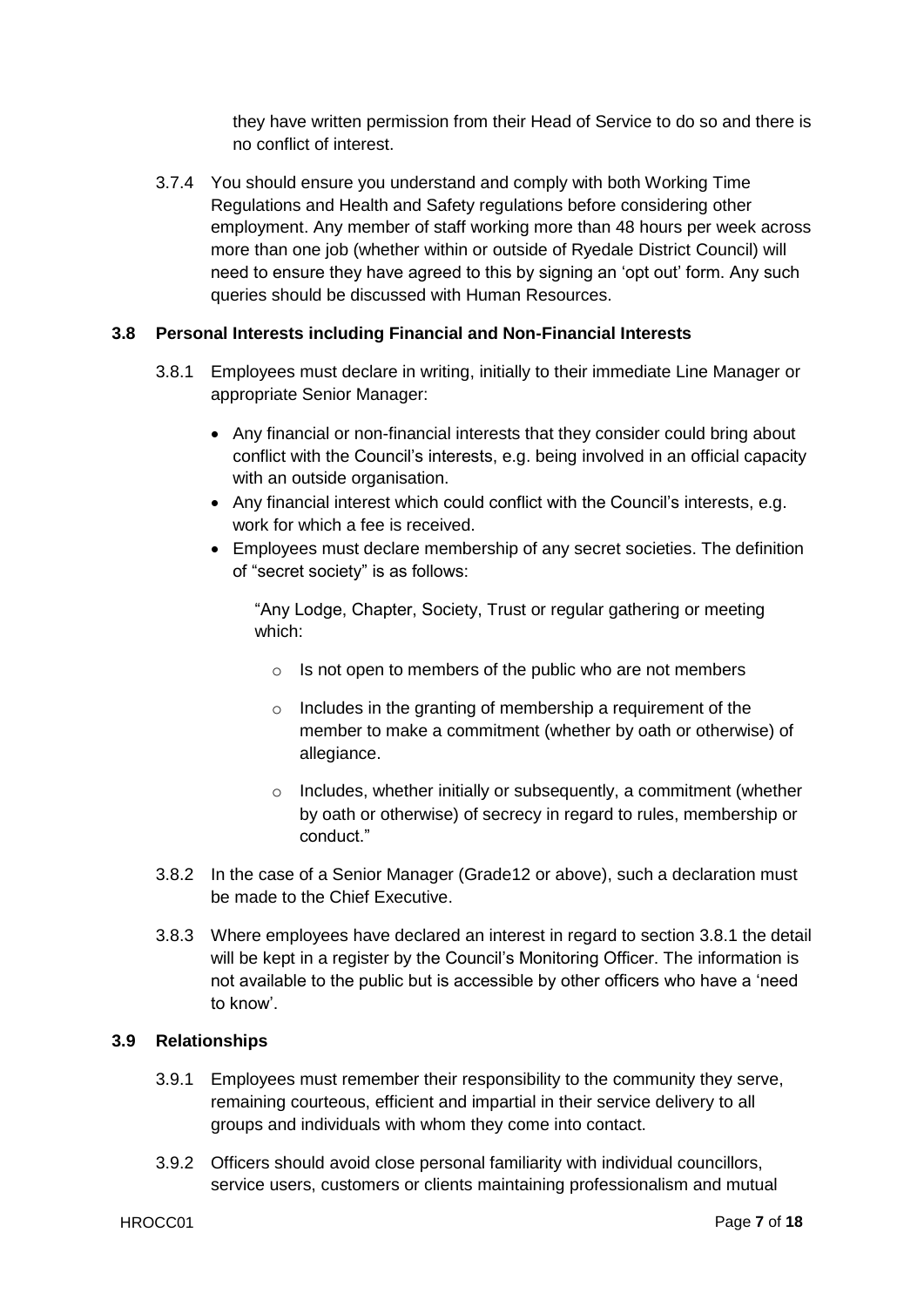respect, with the aim to avoid identifying conflicts of interest that would bring the individual and/or Authority into disrepute.

- 3.9.3 Employees should disclose if they are working with anyone in a professional capacity who is a relative or with whom they have a close personal relationship with outside of work. This also extends to relationships of a business or private nature with external contractors or potential contractors. The disclosure should be made to their line manager promptly for their consideration on an OCC3 Form (Appendix D).
- 3.9.4 Working Together

It is expected everyone will;

- Comply with all the Council's Policies and Procedures.
- Maintain a high level of confidentiality and professionalism at all times.
- Work with others to achieve a fast and effective resolution to any conflict arising between staff.
- Demonstrate polite and courteous behaviour to all colleagues, customers and elected members at all times.
- Ensure the needs of internal and external customers and Councillors are paramount and are met to their satisfaction.
- Bring concerns to the attention of Managers, using the most appropriate method deemed necessary.
- Take responsibility for their own health and safety and assist in maintaining the security and safety of the council and its staff.
- Take personal responsibility for, and pride in, the Council environment.
- Maintain an awareness of Council issues through communication channels including briefings and newsletters.
- Ensure all staff for whom you are responsible are kept informed and are encouraged to feedback to you on Council, departmental or individual issues.

## **3.10 Employee Concerns and Members**

3.10.1 It is not appropriate for Council Officers to lobby Members on matters of individual concern about their employment, operational issues or future policy decisions and Members should discourage Officers from making such approaches. A member of staff who is unhappy about a matter affecting them personally should be encouraged to take this up with their line manager. If they are not happy with the response the next step is to talk to their trade union or senior manager. The Council's Resolving Issues at Work Procedure is available if informal methods have not resolved the issue.

## **3.11 Disclosure of Information**

3.11.1 Ryedale District Council believes that open government is best. The law requires that certain types of information must be available to members, auditors, government departments, service users and the public. The Council itself may decide to be open about other types of information. Employees must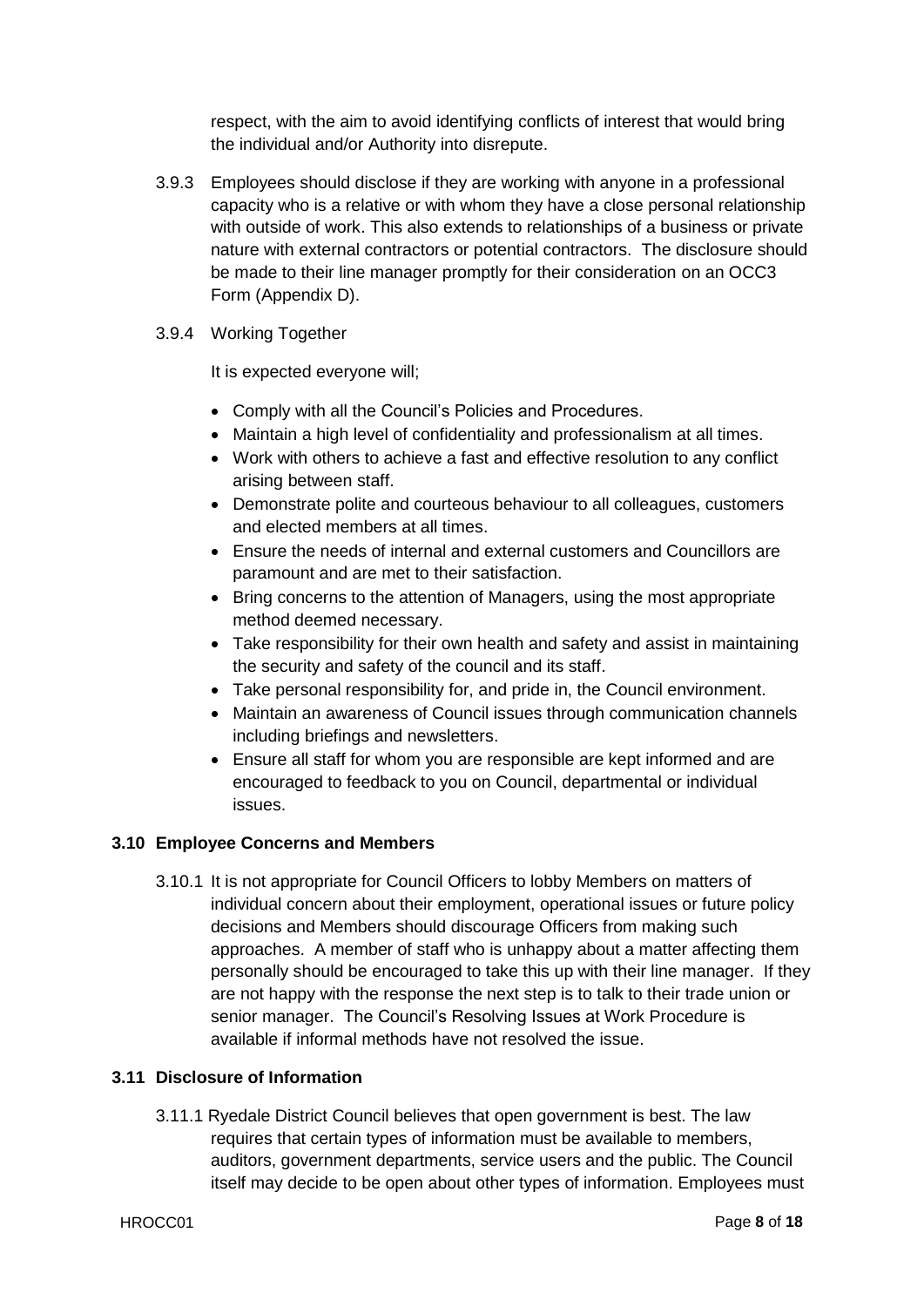ensure that they know what that information is and seek advice and guidance from line managers where this is not clear.

- 3.11.2 Employees must not use any information obtained in the course of their employment for personal gain or benefit, nor should they pass it on to others who might use it in such a way, other than in circumstances which have been agreed.
- 3.11.3 Any particular information received by an employee from a Councillor which is personal to that Councillor and which does not belong to the Council, should not be divulged by the employee without the prior approval of that Councillor, except where such disclosure is required by law.

#### **3.12 Compliance with the Code**

- 3.12.1 It is important that local government Officers are exemplary in their conduct at work. Non-compliance with this Code will be dealt with in accordance with our Disciplinary Policy.
- 3.12.2 Employees who consider other employees to be guilty of misconduct must report this to their Line Manager or raise it through one of the other available procedures e.g. Resolving Issues at Work.
- 3.12.3 Employees must not treat employees who report (or who intend to report or are suspected of reporting) potential misconduct any less favourably than other employees.
- 3.12.4 If, in some instances, the employee cannot make use of the existing procedures for any reason then they should raise complaints or genuine matters of concern with the relevant person through the Speak Out Policy.

#### **3.13 Social Media**

- 3.13.1 All use of social media and the internet on Council equipment is monitored and any misuse in relation to social media which is brought to the Council's attention, will be investigated and may result in disciplinary action.
- 3.13.3 Personal accounts set up by staff on social media, whilst unable to be influenced by the Council, are subject to the ICT Standards of Conduct policy to ensure employees of Ryedale District Council do not bring the Council into disrepute.
- 3.13.4 Employees who use social media for recreational purposes must still adhere to this policy and must not do anything in their own personal time that would bring the Council into disrepute. Staff must not use Council E-mail addresses when using social media for their own personal use.
- 3.13.5 Employees must not divulge or comment on any information gained in the course of their work, and relating to any groups or individuals the Council provides a service to, on any social media outlet.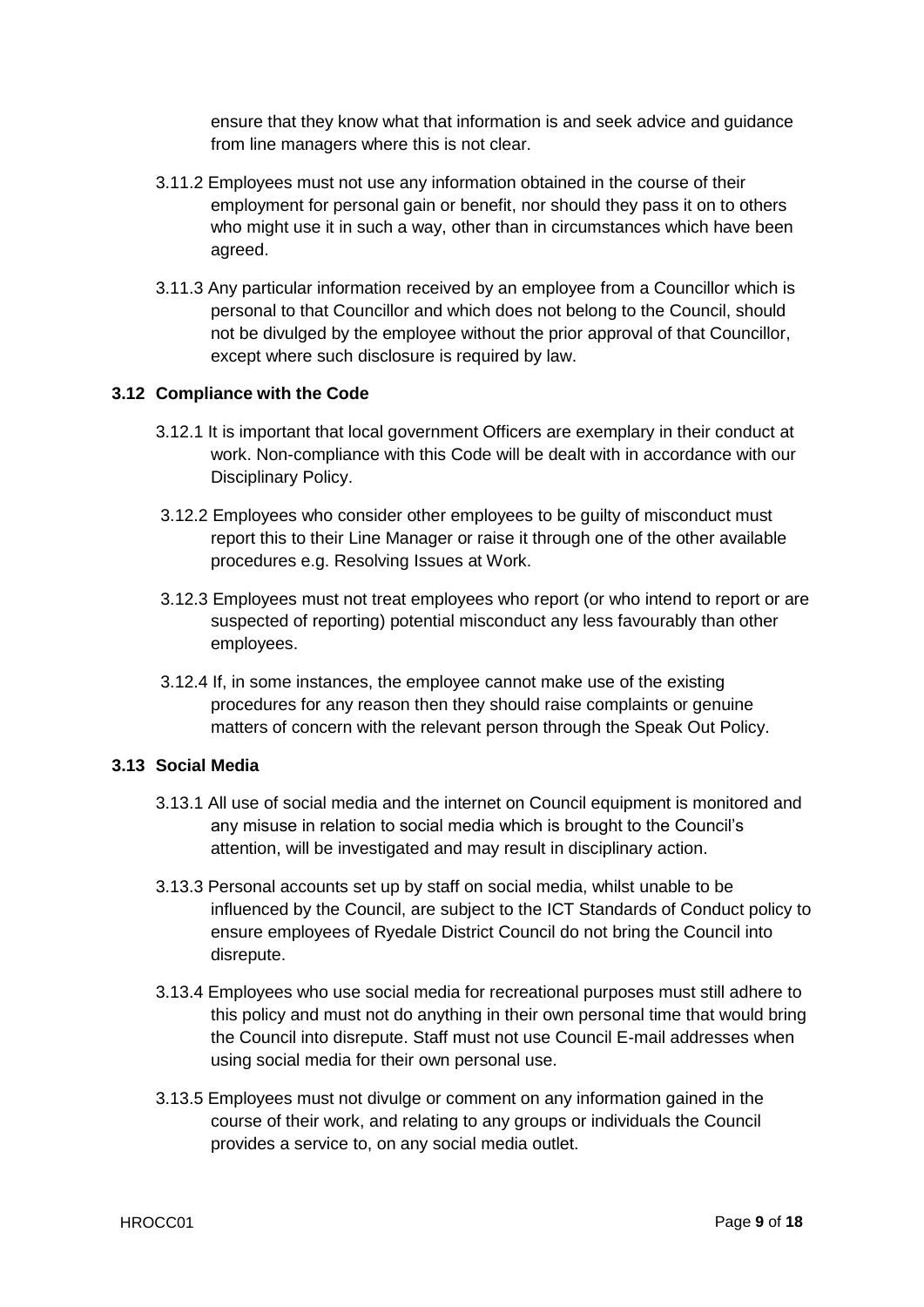## **3.14 Contact with the Press and Media**

- 3.14.1 Employees are not permitted to give reports or speak to the press and media, unless this is an aspect which is clearly required within their role, on matters relating to their employment within the Council or Council decisions. Employees with this responsibility must guard themselves against declaring a view which is contrary to a position taken by the Council and which may be deemed to be critical of that decision.
- 3.14.2 In the event of an industrial dispute involving Trade Union organisations, an elected representative of that Trade Union may be called upon by the press or media to comment on the dispute. Where a decision is taken by that Trade Union organisation to respond, employees acting in a union capacity should exercise great care in presenting their response.
- 3.14.3 In all circumstances, employees are under a general duty of care to avoid, wherever practicable, a conflict of interest arising and should not undertake to criticise, damage or act in any way against the best interests of the Council. Should this occur, then the employee will be subject to disciplinary action in accordance with the agreed procedures.

## **3.15 Smoking/Smoking Cessation**

- 3.15.1 Ryedale District Council has a Smoke Free Workplace Policy. Employees are reminded that if found smoking (including e-cigarettes) in unauthorised areas of the Council premises in contravention of the policy, it will be regarded as a disciplinary offence.
- 3.15.2 Employees must only smoke within designated 'smoke areas' of Council buildings, which will be defined by Managers responsible for Health & Safety.
- 3.15.3 Employees are reminded that they are prohibited from smoking or vaping within works vehicles/pool cars etc.
- 3.15.4 Health & Wellbeing Services offer additional information to promote and support a healthy lifestyle and specific information regarding smoking cessation.

## **3.16 Drugs and Alcohol**

- 3.16.1 Staff believed to be under the influence of non-prescription or illegal drugs or alcohol during working hours will asked to leave the premises with immediate effect for their own safety, as well as that or colleagues and members of the public using Council services. Staff should be reminded that consumption of non-prescription or illegal drugs and alcohol during work time is a contravention of this policy and may result in disciplinary action and potential dismissal from post.
- 3.16.2 Staff that are prescribed prescription drugs by a medical professional which may affect their ability to drive or operate machinery and are required to do so as part of their employment, must notify their line manager with immediate effect.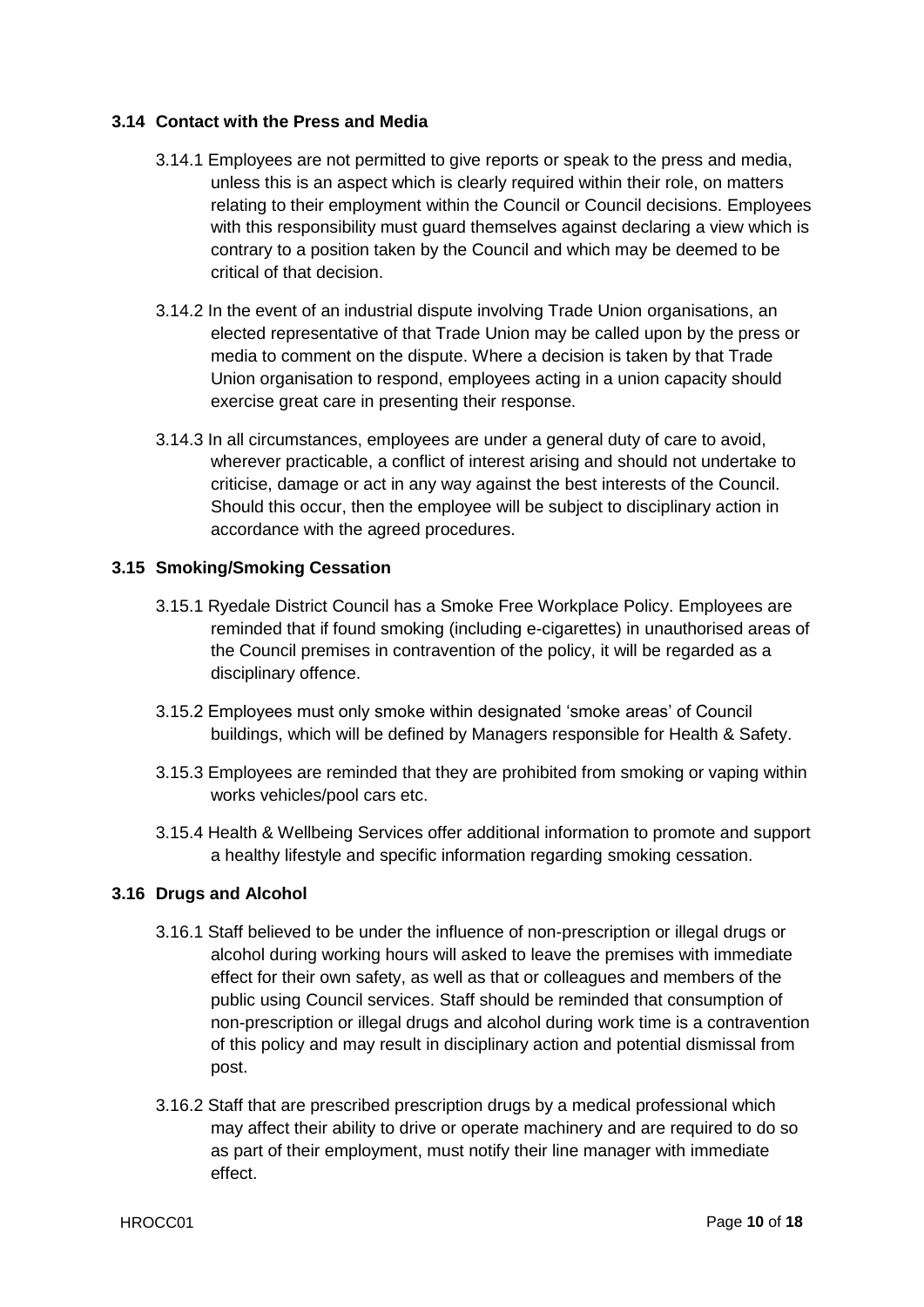- 3.16.3 Staff that are prescribed any medication by a medical professional that has significant side effects should notify their line manager with immediate effect so that reasonable adjustments can be made where possible. In such circumstances, occupational health advice may be sought.
- 3.16.4 Health & Wellbeing Services offer additional information to promote and support a healthy lifestyle and specific information regarding drug and alcohol issues.

## **3.17 Safeguarding**

- 3.17.1 All employees have a responsibility in relation to safeguarding any customers, clients or service users that they come into contact with throughout the course of their employment with Ryedale District Council. All staff should undertake Safeguarding training as part of their induction. Further training will be provided to those working in specific areas where deeper knowledge of safeguarding is required.
- 3.17.2 Any concerns that employees have in relation to safeguarding concerns should be raised via the appropriate channels, details of which are available on the intranet or by raising such concerns with your line manager.

## **3.18 Police investigations, allegations, convictions or cautions**

- 3.18.1 Employees who are the subject of a police investigation, allegations, convictions, cautions or reprimand must notify their line manager at the earlier opportunity of the situation. Staff are responsible for keeping their line manager and/or HR up to date with any progress on such cases. Each case will be assessed on its own merits as to whether it is appropriate for the employee to remain in employment during the course of the police investigation. HR advice should be sought in all such cases and should be kept up to date with progress.
- 3.19.2 Driving offences need only be declared where an employee may face losing their driving licence and there is a requirement for them to drive as part of their employment.

## **4. Policies, Regulations and Standards Relevant to Specific Services**

In determining acceptable standards, Officers are asked to familiarise themselves not only with those included in the Officer Code of Conduct but also those included in Service Specific Codes, corporate policies and/or operational procedures used by their own Services. A copy of all the above mentioned documents can be found on the Intranet or requested via their Line Manager.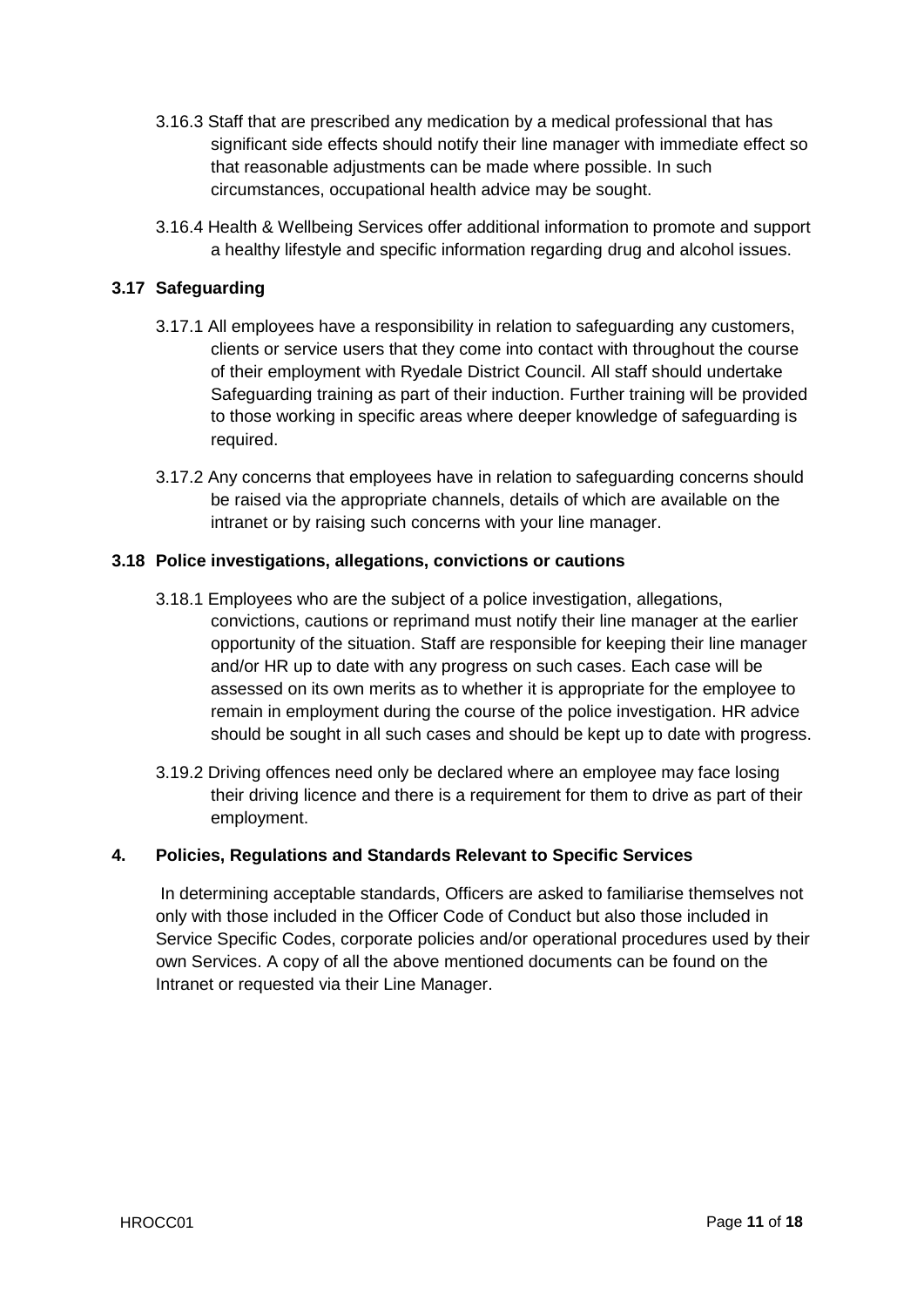## **GIFTS AND HOSPITALITY**

Checklist for considering whether to accept a gift or hospitality.

The question in all cases is one of judgement, and the following checklist of queries should help you to decide whether a gift or an offer of hospitality should be accepted or tactfully declined.

- A. Is the value of the gift or hospitality £10 or over?
- B. If under £10 is it intended as an inducement?
- C. Is the extent of the hospitality, or nature of the gift reasonable and appropriate?
- D. Does the donor have any form of contractual relationship with the Council, does it provide goods or services to the Council of any kind?
- E. Is the invitation/gift directed to a large group of unrelated individuals or open to the public, or have you been targeted because of your employment with the Council and the nature of your role?
- F. What do you think is the motivation behind the invitation/gift?
- G. For hospitality do you want to go and if so why? Is it because there will be genuine benefits to the Council in terms of networking and contracts gained? Or is a desire to go centred around personal enjoyment.
- H. Would acceptance of the invitation be, in any way, inappropriate or place you under pressure in relation to any current or future matter involving the Council?
- I. For gifts, is there a difficulty in returning the gift? If it would cause offence can the gift be given to charity or can you pay an equivalent price of the gift to charity?

All gifts and hospitality, whether accepted or refused, should be reported to your Line Manager, Service Lead or above and recorded in a register and on an OCC1 Form.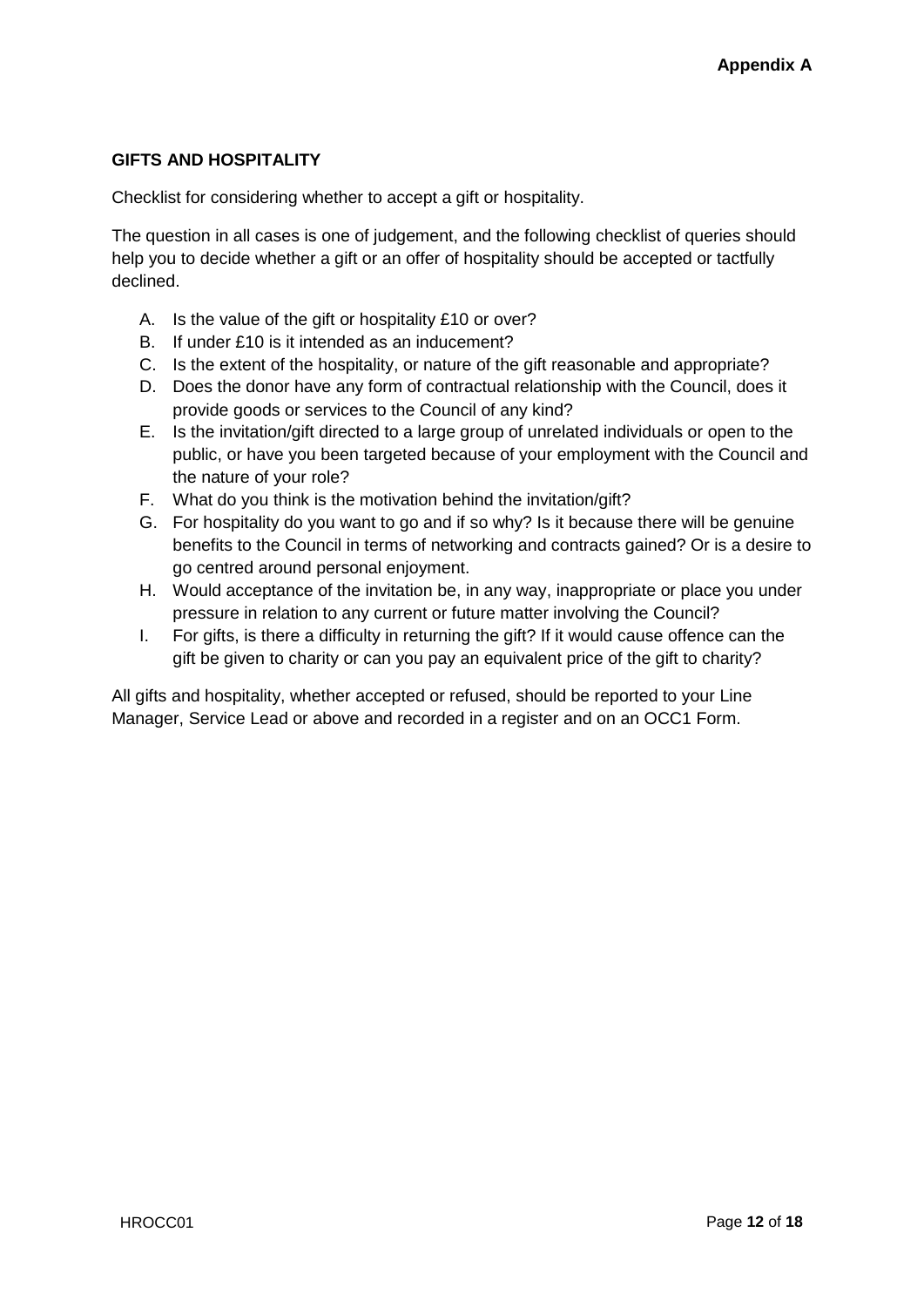# **OCC1: Report of Offer of Gift**

| <b>Name</b>                                | <b>Grade/Salary</b> |             |  |
|--------------------------------------------|---------------------|-------------|--|
| <b>Job Title</b>                           | <b>Dept</b>         |             |  |
| <b>Details of Gift Offered</b>             |                     |             |  |
|                                            |                     |             |  |
| Date offer received                        |                     |             |  |
| To whom offered?                           |                     |             |  |
| By whom the offer was<br>accepted/declined |                     |             |  |
| <b>Signature</b>                           |                     | <b>Date</b> |  |

## **For office use only**

| Date form received by  |  |
|------------------------|--|
| Line Manager, or       |  |
| above                  |  |
|                        |  |
| Entered in Register on |  |
|                        |  |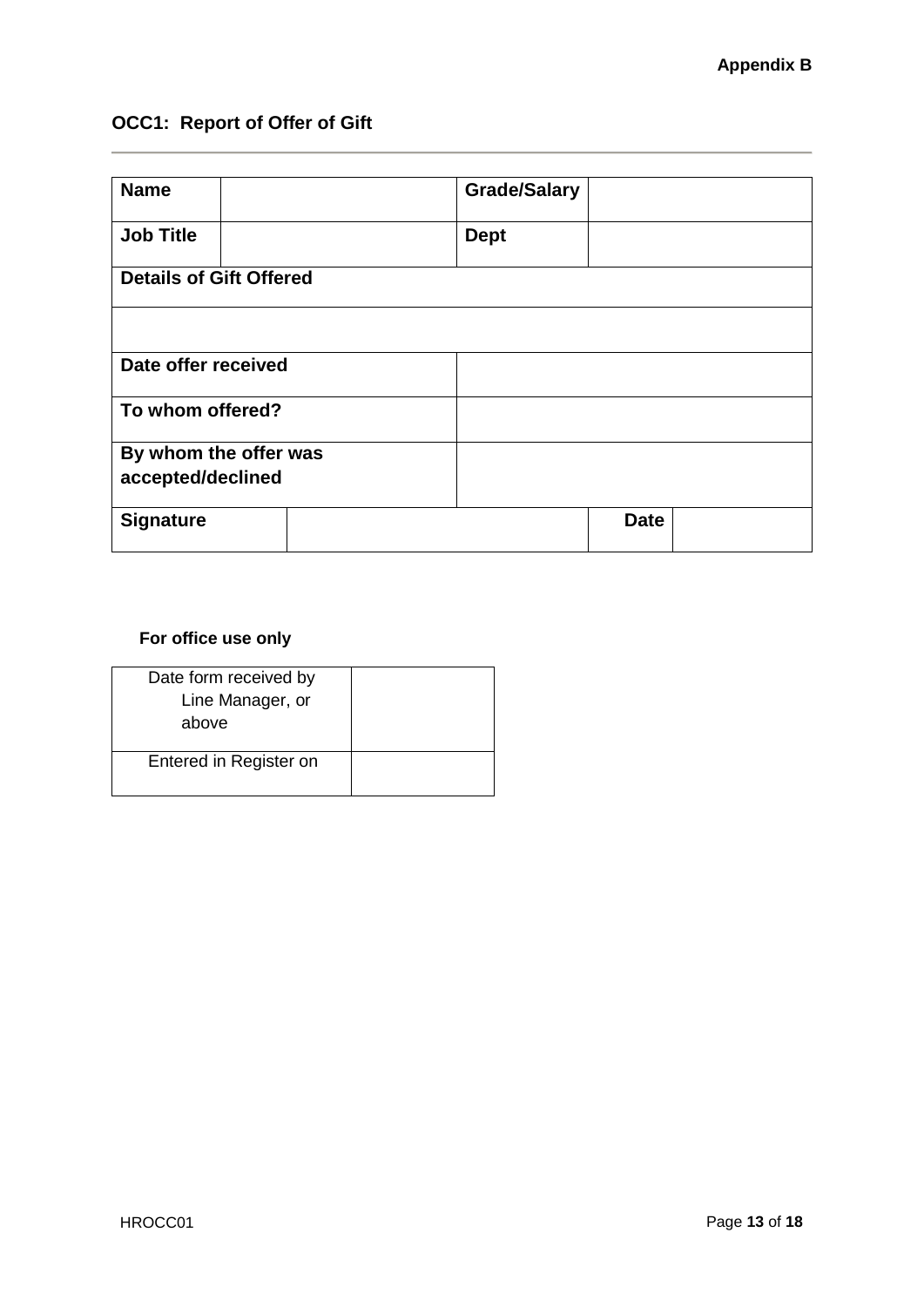# **OCC2: Notification of Outside Employment/Volunteering**

| <b>Name</b>                                                                                                                                                                                 |                                                            | <b>Grade/Salary</b> |             |  |
|---------------------------------------------------------------------------------------------------------------------------------------------------------------------------------------------|------------------------------------------------------------|---------------------|-------------|--|
| <b>Job Title</b>                                                                                                                                                                            |                                                            | <b>Dept</b>         |             |  |
|                                                                                                                                                                                             | <b>Nature of Outside Employment Sought</b>                 |                     |             |  |
|                                                                                                                                                                                             |                                                            |                     |             |  |
|                                                                                                                                                                                             | Is the post paid or unpaid<br>Paid $\Box$<br>Unpaid $\Box$ |                     |             |  |
| Does this employment, in your view, conflict with or is it detrimental to the interests<br>of the Council or would it weaken public confidence in the conduct of the Council's<br>business? |                                                            |                     |             |  |
| <b>Comment:</b>                                                                                                                                                                             |                                                            |                     |             |  |
| <b>Signature</b>                                                                                                                                                                            |                                                            |                     | <b>Date</b> |  |

| <b>Comments of Line Manager</b>    |                 |                     |
|------------------------------------|-----------------|---------------------|
|                                    |                 |                     |
| <b>Comments of Head of Service</b> |                 |                     |
|                                    |                 |                     |
|                                    | Approved $\Box$ | Not Approved $\Box$ |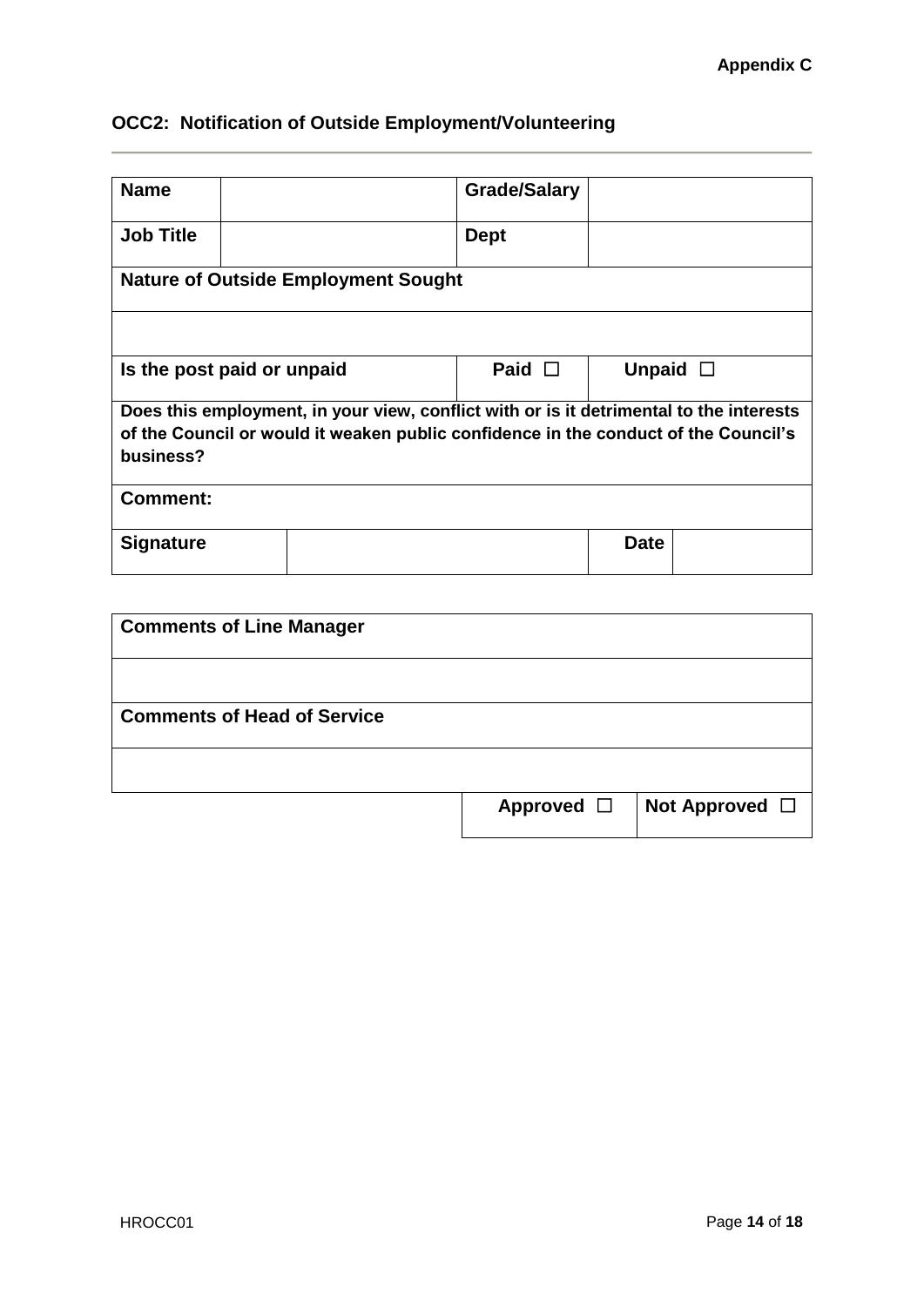## **OCC3: Declaration of interests**

| <b>Name</b>         |                                        | <b>Grade/Salary</b>                                                      |
|---------------------|----------------------------------------|--------------------------------------------------------------------------|
| <b>Job Title</b>    |                                        | <b>Dept</b>                                                              |
| <b>Line Manager</b> |                                        |                                                                          |
|                     | <b>Nature of Interest/Relationship</b> |                                                                          |
|                     |                                        |                                                                          |
|                     |                                        | Your role in any relevant business of the Council                        |
|                     |                                        |                                                                          |
|                     |                                        | How might the interest, in your view, conflict with the interests of the |
| <b>Council?</b>     |                                        |                                                                          |
| <b>Comment:</b>     |                                        |                                                                          |
| <b>Signature</b>    |                                        | <b>Date</b>                                                              |

## **For use when declaring relationship with a Contractor:**

| Name and Address of Contractor                  |               |           |
|-------------------------------------------------|---------------|-----------|
| Is this a current relationship?                 | Yes $\square$ | No $\Box$ |
| If not, when did the relationship<br>terminate? | <b>Date</b>   |           |

| I hereby declare that the above details correctly record any interest, which I may |  |
|------------------------------------------------------------------------------------|--|
| have, which could bring about conflict with the Council's interests.               |  |

| <b>Signature</b> | <b>Date</b> |  |
|------------------|-------------|--|
|                  |             |  |

For office use only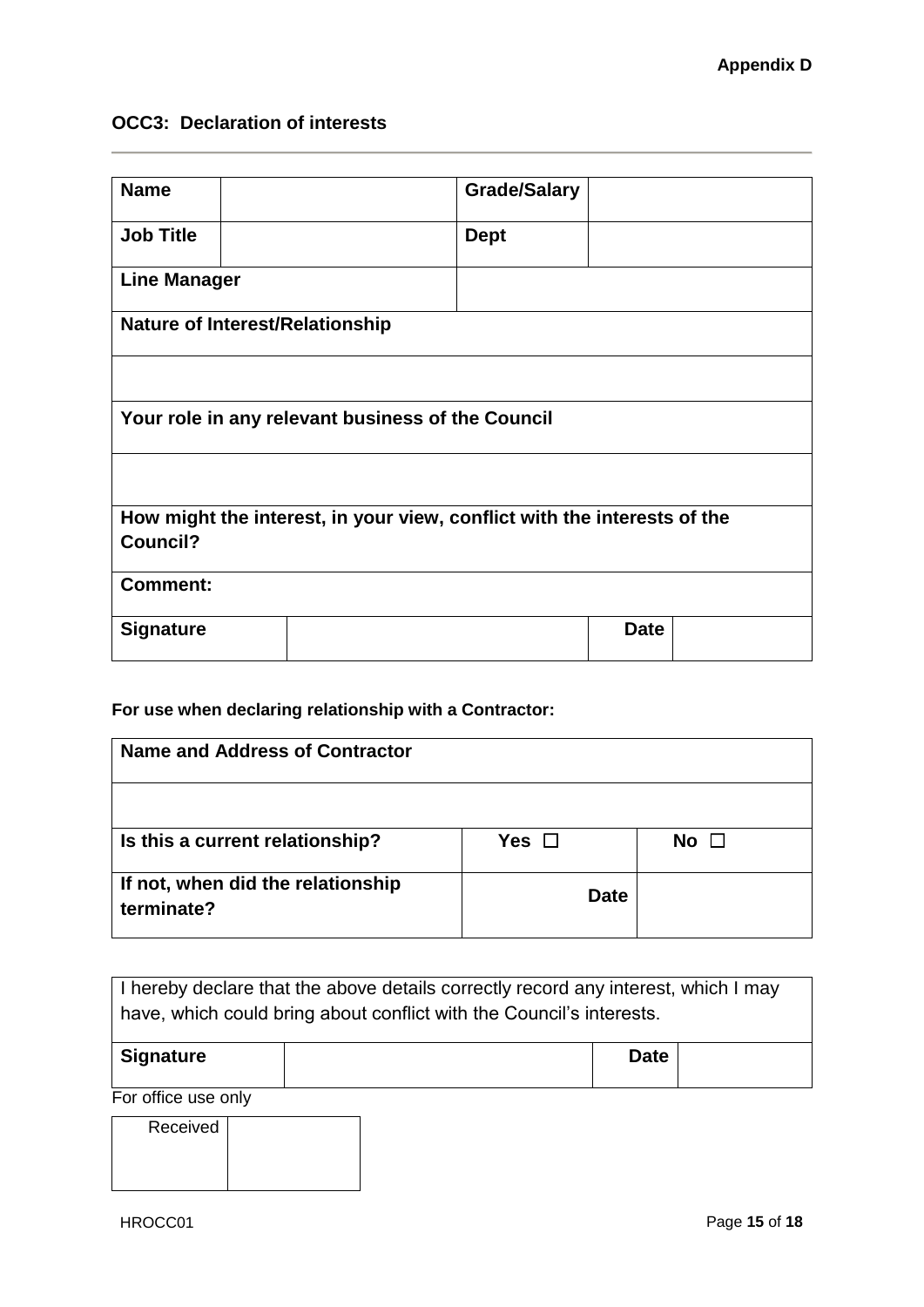## **OCC4: Notice Under Section 117 Local Government Act 1972 Pecuniary Interest in Contract or Proposed Contract**

| <b>Name</b>               |                      | <b>Grade/Salary</b>                                                      |
|---------------------------|----------------------|--------------------------------------------------------------------------|
| <b>Job Title</b>          |                      | <b>Dept</b>                                                              |
| <b>Line Manager</b>       |                      |                                                                          |
| <b>Nature of Interest</b> |                      |                                                                          |
|                           |                      |                                                                          |
|                           |                      | Details of Contract or Proposed Contract with the Council                |
|                           |                      |                                                                          |
|                           | Government Act 1972. | I make the above declaration in accordance with Section 117 of the Local |
| <b>Signature</b>          |                      | <b>Date</b>                                                              |
|                           |                      |                                                                          |

For office use only

| Date completed form received by Council<br>Solicitor and Head of Service or above |  |
|-----------------------------------------------------------------------------------|--|
| Date notified to Line Manager, Head of<br>Service or above                        |  |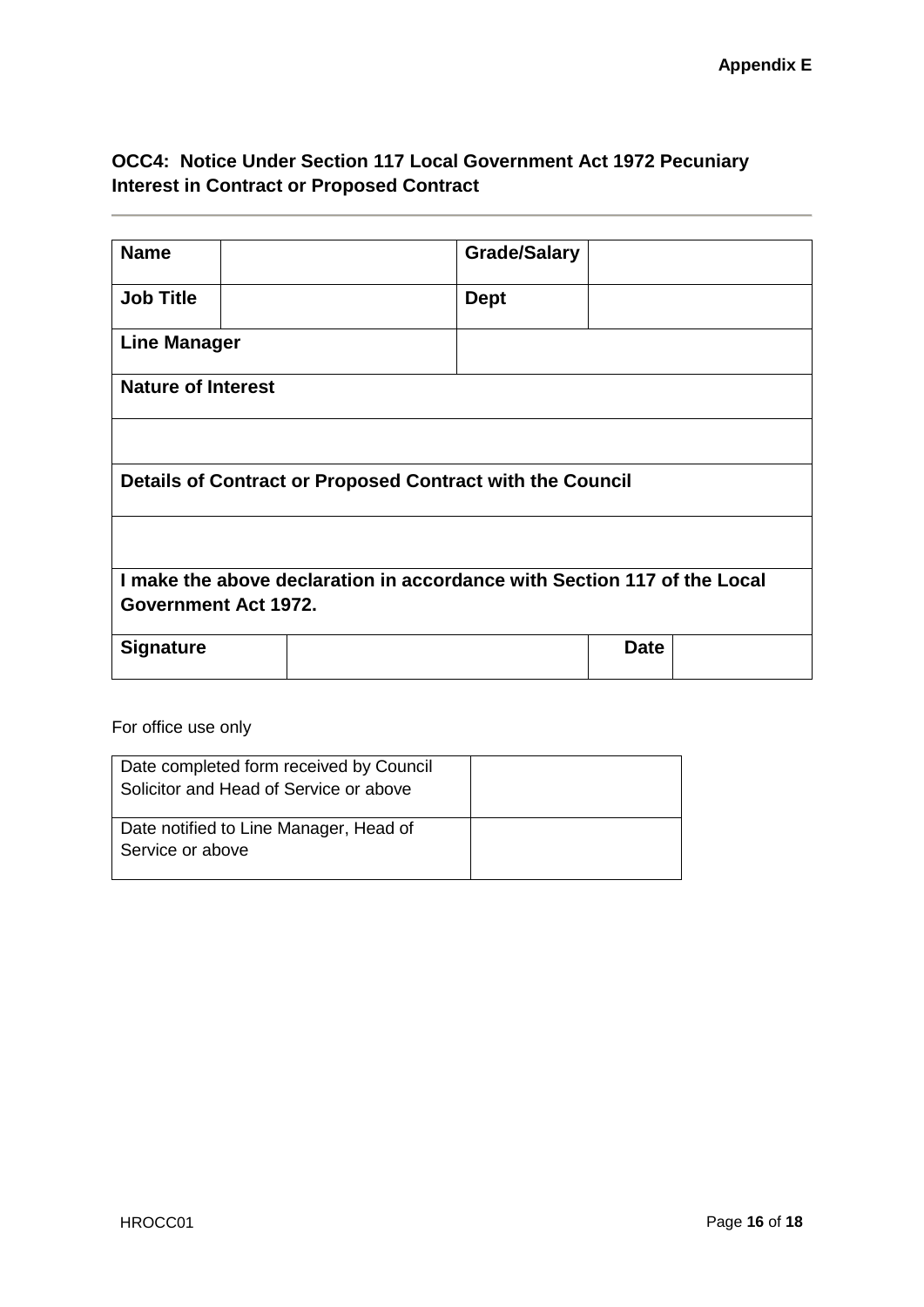# **OCC5: Register of Interests**

| <b>Name</b>               |  | <b>Grade/Salary</b> |  |  |
|---------------------------|--|---------------------|--|--|
| <b>Job Title</b>          |  | <b>Dept</b>         |  |  |
| <b>Line Manager</b>       |  |                     |  |  |
| <b>Nature of Interest</b> |  |                     |  |  |
|                           |  |                     |  |  |

|                                                                      | Guidance                                                                                                                                                                                                                                                                                                          | Interest (please write NONE<br>if you have no relevant<br>interests) |
|----------------------------------------------------------------------|-------------------------------------------------------------------------------------------------------------------------------------------------------------------------------------------------------------------------------------------------------------------------------------------------------------------|----------------------------------------------------------------------|
| Employer                                                             | Please indicate the name of the employer<br>of your spouse or partner, or anyone else<br>who lives with you who makes a significant<br>contribution to the household income (it is<br>not necessary to register temporary,<br>summer or part time job of a child of the<br>household).                            |                                                                      |
| Land interest                                                        | Please provide details sufficient to describe<br>the location of any land in which you have<br>an interest, whether it is ownership,<br>leasehold, a tenancy or license. If you<br>have any rights over land you should<br>register the address or location of that land.                                         |                                                                      |
| Directorships,<br>shareholding<br>and<br>Company<br><b>Interests</b> | In relation to any company which is based<br>in or may operation in Ryedale,<br>directorships, significant shareholding (ie<br>more than £10,000 of the nominal share<br>value) and any position of management or<br>control in a company. This would include a<br>position as Company Secretary or<br>Treasurer. |                                                                      |
| Membership<br>of Bodies                                              | You need only register a position of<br>management or control in a body. You<br>need only register interests in bodies which<br>are:                                                                                                                                                                              |                                                                      |